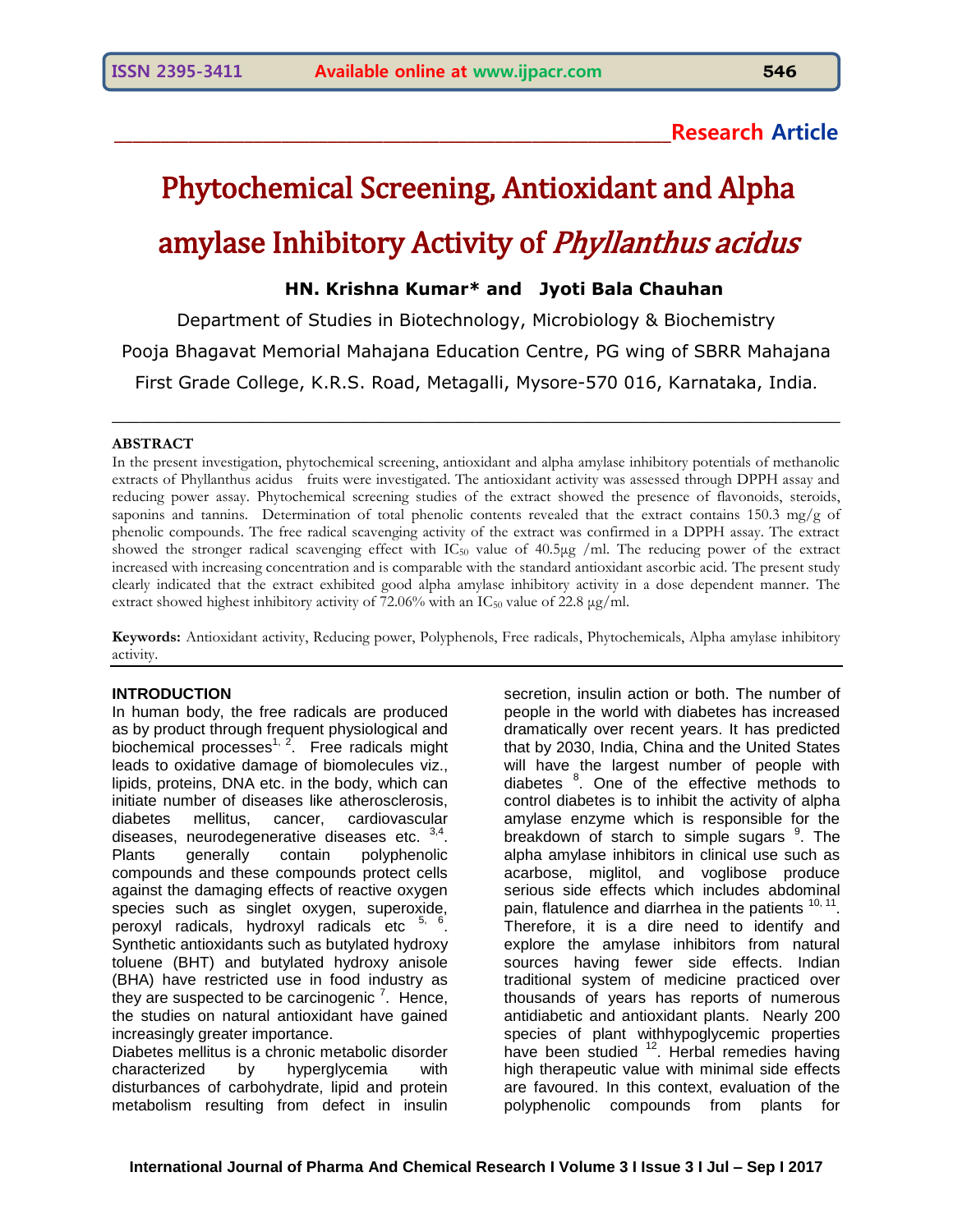antioxidant and antidiabetic activity has become important tool to understand the healing property of medicinal plants.

*Phyllanthus acidus* commonly known as star gooseberry belonging to the family Phyllanthaceae is a common tree found in South India and Southeast Asian countries. Leaves pinnate, flowers are small and pink in colour. Fruits are drupaceous and borne in loose clusters. They are greenish yellow to creamy white, waxy, crisp, juicy, sour in taste and are a rich source of vitamin C. Medicinal properties of *Phyllanthus* species are antipyretic, analgesic, anti-inflammatory, antihepatotoxic and antiviral 13-16 . Fruits of *P. acidus* have been used for improving eyesight, memory and preventive action against Diabetes<sup>17</sup>. The plant is used for 28 types of remedies like cathartic, emetic, coughs, hypertension, asthma, skin diseases etc <sup>18</sup>. The aim of this study was to evaluate the antioxidative activity and alpha amylase inhibitory activity of *Phyllanthus acidus* using different in vitro methods.

# **MATERIALS AND METHODS Chemicals**

All chemicals and solvents used in the study were of analytical grade. 1, 1-diphenyl-2-picryl hydrazyl (DPPH) was purchased from Sigma Aldrich Co. St. Louis, USA. Methanol, Trichloroacetic acid, Ascorbic acid, Potassium ferric cyanide, ferric chloride, butylated hydroxyl anisole (BHA), Folin-Ciocalteau reagent, Sodium carbonate, Gallic acid, Alpha amylase, 3,5- Dinitrosalicylic acid (DNS) etc. were procured from Sd Fine chem. Ltd, India.

## **Plant material collection and Preparation of extract**

The plant material consisting of mature fruits of *Phyllanthus acidus* [\(L.\)](https://en.wikipedia.org/wiki/Carl_Linnaeus) [Skeels](https://en.wikipedia.org/w/index.php?title=Homer_Collar_Skeels&action=edit&redlink=1) was collected from local market, Mysore, Karnataka, India. The materials were identified and authenticated by Department of Studies in Botany, University of Mysore. The fruits were cleaned and washed under running tap water then dried at 40º C in an oven for 3 days. The dried fruits were powdered using a grinder. The crude methanolic extract was obtained by extracting 100 grams of dried fruit powder in 500ml of methanol on a water shaker for 72 hrs. Extract was further concentrated using rotary vacuum evaporator at 45-50 °C and stored at 4°C.

# **Phytochemical Screening**

The extract was analyzed for the active phytoconstituents such as phenols, flavonoids, alkaloids, tannins, saponins, terpenoids etc according to the standard protocol <sup>19</sup>.

# **Determination of the total phenolic content**

The amount of total soluble phenolic content present in the extract was evaluated according to Folin-Ciocalteu method <sup>20</sup>. Briefly, the extract (1mg/ml) was mixed with 20 μl of Folin-Ciocalteau reagent (1:10) and 50 μl of aqueous 2.5%  $Na<sub>2</sub>CO<sub>3</sub>$ . The mixtures were allowed to stand for one hour at room temperature. Absorbance was measured at 765 nm using spectrophotometer. The standard graph was plotted using different concentrations of gallic acid. Total phenolic content was expressed as mg gallic acid equivalent/gram of dry weight of extract.

# **DPPH radical scavenging assay**

DPPH radical scavenging activity was measured using the method described by Oktay et al  $21$ . The reaction mixture contained 0.1 ml of fruit extract at different concentrations and 5 mL of 0.004% solution of DPPH in methanol was incubated for 30 minutes in dark. After incubation, discoloration was measured at 517 nm. Ascorbic acid was used as a positive control. The percentage inhibition was calculated using the following formula,

# % inhibition =  $[(A_0 - A_1)/A_0] \times 100$

Where,  $A_0$  is the absorbance of the control.  $A_1$  is the absorbance of the extract.

# **Reducing Power assay**

The reducing power of the extract was determined according to the method of Oyaizu <sup>22</sup>. Different concentrations of plant extract and standard BHA solutions were mixed with 2.5 ml of 0.2M phosphate buffer (pH 6.6) and 2.5 ml of 1% potassium ferricyanide. The mixture was then incubated at  $50^{\circ}$ C for 20 min. Following incubation, 2.5 ml of 10% trichloro acetic acid was added to the mixture, which was then centrifuged at 3000 rpm for 10 min. After centrifugation, 2.5ml upper layer solution was mixed with 2.5 ml of distilled water and 0.5 ml of 0.1 % FeCl<sub>3</sub> solution. The absorbance was measured at 700 nm. Increased absorbance of the reaction mixture indicated the increased reducing power.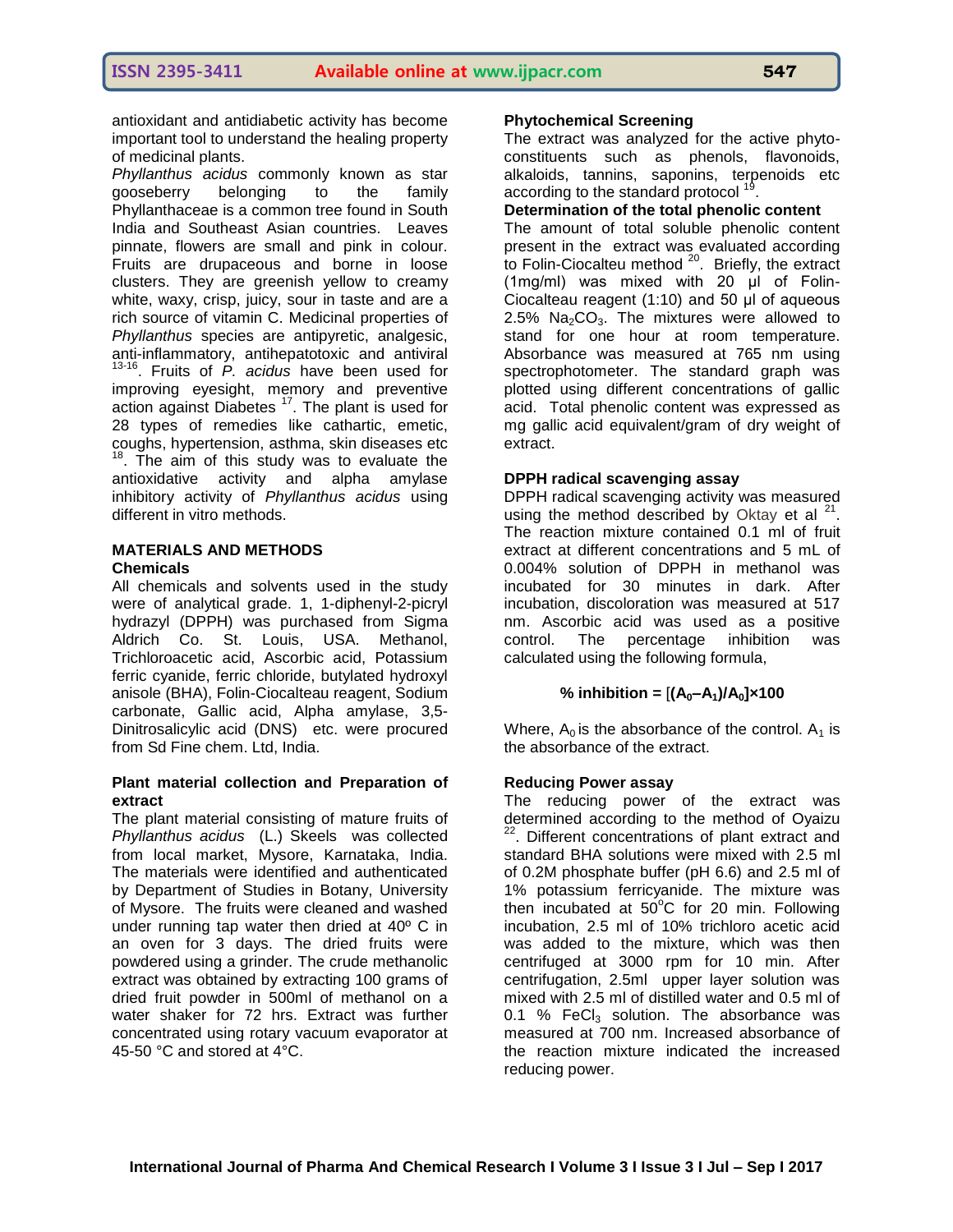#### **Alpha amylase inhibitory assay**

The α-amylase inhibitory activity of the extract was evaluated using the method of Bernfeld <sup>2</sup> . Briefly, 1mL of different concentrations of the extract (100-500µg/ml) was pre-incubated with α-amylase 1U/mL for 30 min and there after 1 mL of starch solution was added. The mixture was further incubated at 37°C for 10 min. Then the reaction was stopped by adding 1 mL Dinitrosalicylic acid reagent and the contents were heated in a boiling water bath for 5 min. The absorbance of the mixture was measured at 540 nm. A control was prepared without plant extract. The reducing sugar released from starch was measured as maltose equivalent from a standard graph. Acarbose was used as positive control. Anti-diabetic activity was expressed as percentage of inhibition and was calculated using the following formula,

## **% inhibition = [(Ac–Ae)/Ac] ×100**

Where Ac is the absorbance of the control and Ae is the absorbance of the extract.

#### **Statistical analysis**

All the analyses were carried out in triplicate and the results were expressed in mean± SD.

# **RESULTS AND DISCUSSION**

# **Phytochemical Screening and Determination of the total phenolic content**

The performed qualitative phytochemical studies of the extract showed the presence of flavonoids, steroids , saponins and tannins (Table 1). Determination of total phenolic contents revealed that the extract showed 150.3 mg/g of phenolic compounds. The phenolic concentration of the extract was expressed as milligram of gallic acid equivalents per gram of extract. Phenols are very important plant constituents because of their free radical scavenging ability due to their hydroxyl groups <sup>24</sup>. It has been reported that phenolic compounds are associated with antioxidant activity and play a crucial role in stabilizing lipid peroxidation <sup>25</sup>. Consumption of polyphenolic compounds up to 1g daily from diet has remarkable inhibitory effects on mutagenesis and carcinogenesis in humans <sup>26</sup>. The result of the present work strongly suggests that phenolic compounds are important components of this plant and some of their pharmacological effects could be attributed to the presence of these valuable constituents.

#### **DPPH radical scavenging assay**

It is a dire need to search effective antioxidants from natural sources as alternatives to synthetic antioxidant in order to prevent the free radicals implicated diseases which can have serious effects on the cardiovascular system  $27,28$ . In the present investigation, the strong free radical scavenging activity of the extract was confirmed in a DPPH assay. DPPH is relatively stable nitrogen centered free radical that easily accepts an electron or hydrogen radical to become a stable diamagnetic molecule  $29$ . The methanolic extract showed the stronger scavenging effect with  $IC_{50}$  value of 40.5µg /ml which is comparable to standard antioxidant ascorbic acid. The ascorbic acid showed  $IC_{50}$  value of 12µg/ml. The free radical scavenging activity was found to increase with increasing concentration of the extract (Table 2). Hydrogen-donating ability of the antioxidant molecule contributes to its free radical scavenging nature <sup>30</sup>.

#### **Reducing power assay**

The reducing capacity of a compound may serve as a significant indicator of its potential antioxidant activity  $31$ . The present study clearly showed the reductive capabilities of the methanolic fruit extract (Table 3). The reducing power of the extract increased with increasing concentration and is comparable with the standard antioxidant butylated hydroxyl anisole (BHA). The reducing properties are generally associated with the presence of reductones, which have been shown to exert antioxidant action through breaking the free radical chain by donating a hydrogen atom  $32$ .

#### **Alpha amylase inhibitory assay**

Oxidative stress plays a critical role in the development of diabetes complications. Free radicals are formed disproportionately during diabetes due to glucose oxidation and the subsequent oxidative degradation of glycated proteins <sup>33</sup>. Plants have long been used to treat diabetes, as their principal bioactive components showed good anti-diabetic and anti-oxidant properties<sup>34</sup>. The present study clearly indicated that the extract exhibited good alpha amylase inhibitory activity in a dose dependent manner which is comparable to a standard drug acarbose. Extract showed highest inhibitory activity of 72.06% with an  $IC_{50}$  value of 22.8  $\mu$ g/ml. The standard drug acarbose showed IC $_{50}$ value of 12.7 μg/ml (Table 4).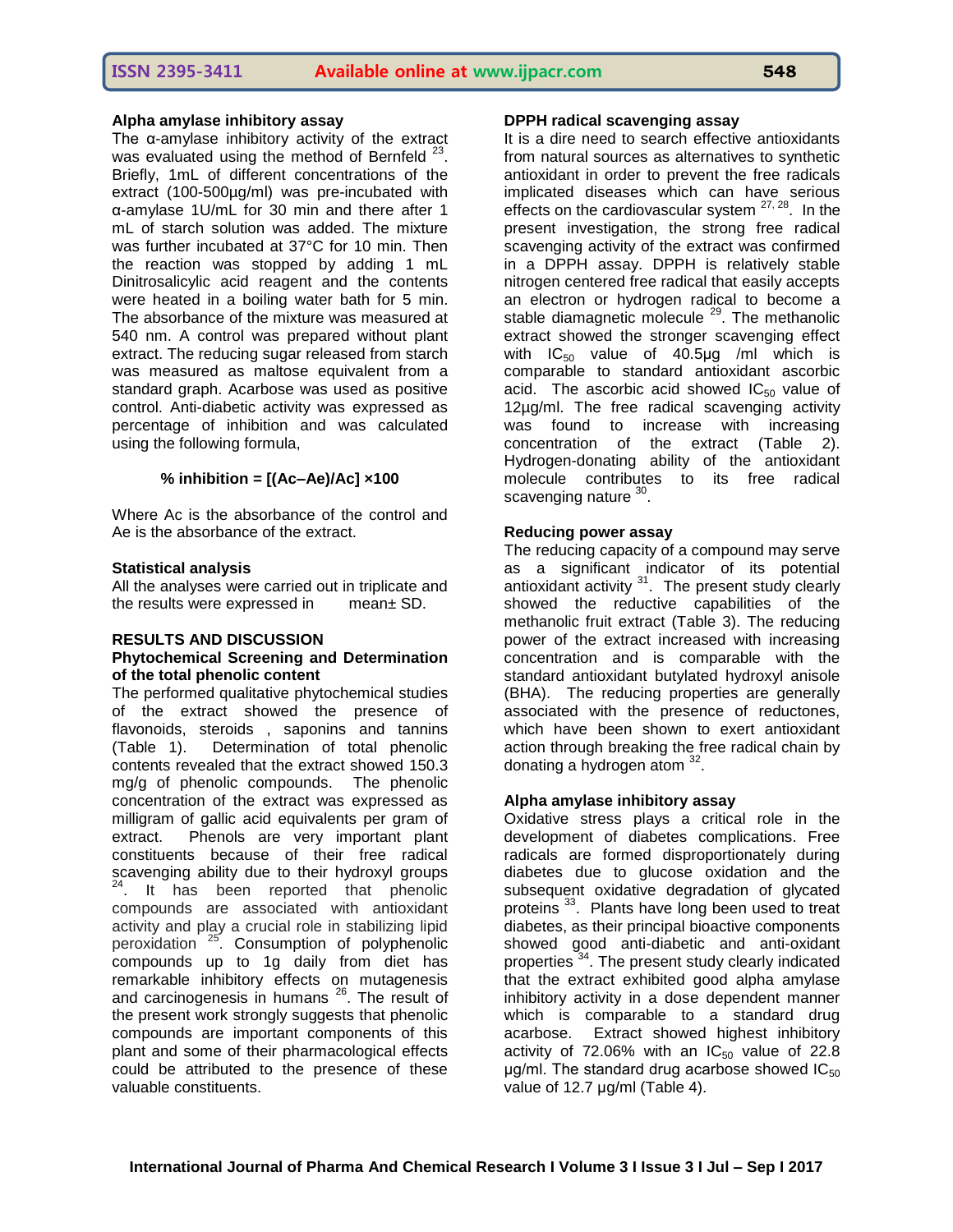In conclusion, the results of the present study clearly indicated that methanolic fruit extract of *Phyllanthus acidus* showed good antioxidant and alpha amylase inhibitory activity. The extract can be used as easily accessible source of natural antioxidants and as a possible food supplement or in pharmaceutical industry. The therapeutic potentiality of the fruit could be exploited in the management of post prandial hyperglycemia in treatment of Type 2 diabetes mellitus.

## **ACKNOWLEDGEMENTS**

The authors are thankful to Prof. C.K. Renukarya, Director, Pooja Bhagavat Memorial Mahajana Education Centre, Mysore for providing necessary facilities to carry out this research work.

| Table 1: Showing phytochemical constituents of the methanolic fruit extract of Phyllanthus acidus |
|---------------------------------------------------------------------------------------------------|
|---------------------------------------------------------------------------------------------------|

| Carbohydrates                        | Terpenoids | Saponins | <b>Steroids</b> | <b>Alkaloids</b> | <b>Glycosides</b> | Tanins | <b>Flavanoids</b> |
|--------------------------------------|------------|----------|-----------------|------------------|-------------------|--------|-------------------|
| $- -$                                | $- -$      |          |                 | $-$              | $- -$             |        |                   |
| + indicates presence of constituents |            |          |                 |                  |                   |        |                   |

-- indicates absence of constituents

#### **Table 2: DPPH radical scavenging activity of the methanolic fruit extract of** *Phyllanthus acidus* **and Ascorbic acid**

| <b>Concentration of extract</b><br>and ascorbic acid (µq) | % inhibition of<br>methanolic extract | % inhibition of<br>ascorbic acid |
|-----------------------------------------------------------|---------------------------------------|----------------------------------|
|                                                           | $31 \pm 1.2$                          | $85.4 \pm 1.2$                   |
| 40                                                        | $42 \pm 2.6$                          | $93.0 \pm 1.2$                   |
| 60                                                        | $61 \pm 0.9$                          | $97.0 \pm 0.9$                   |
| 80                                                        | $72 \pm 1.6$                          | $98.4 \pm 1.5$                   |
| ΩO                                                        | $86 + 1.2$                            | $98.8 \pm 1.7$                   |

Values are shown in mean ± SE

#### **Table 3: Reducing power activity of the methanolic fruit extract of** *Phyllanthus acidus* **and BHA**

| <b>Concentration of extract</b><br>and | <b>Reducing property</b><br>(absorbance) of | <b>Reducing property</b><br>(absorbance) of ascorbic |  |
|----------------------------------------|---------------------------------------------|------------------------------------------------------|--|
| BHA (µg)                               | methanolic extract                          | acid                                                 |  |
| 20                                     | $0.22 \pm 0.04$                             | $0.52 \pm 0.03$                                      |  |
| 40                                     | $0.51 \pm 0.06$                             | $0.86 \pm 0.05$                                      |  |
| 60                                     | $0.87 \pm 0.03$                             | $1.17 \pm 0.08$                                      |  |
| 80                                     | $0.96 \pm 0.2$                              | $1.52 \pm 0.3$                                       |  |
| 100<br>.<br>--                         | $1.06 \pm 0.08$                             | $1.72 \pm 0.2$                                       |  |

Values are shown in mean ± SE

#### **Table 4: Alpha amylase inhibitory activity of** *Phyllanthus acidus* **methanolic fruit extract and acarbose**

| S. No. | <b>Concentration of</b><br>extract and<br>acarbose(µg) | % of inhibition of extract | % of inhibition of<br>acarbose |
|--------|--------------------------------------------------------|----------------------------|--------------------------------|
|        | 20                                                     | $42.70 \pm 0.32$           | $63.6 \pm 0.51$                |
|        | 40                                                     | $51.60 \pm 0.62$           | $71.7 \pm 0.62$                |
|        | 60                                                     | $60.51 \pm 0.42$           | $79.4 \pm 0.6$                 |
|        | 80                                                     | $66.12 \pm 0.17$           | $81.4 \pm 0.41$                |
|        | 100                                                    | $72.06 \pm 0.08$           | $92.31 \pm 0.72$               |

Values are shown in mean ± SE

#### **REFERENCES**

- 1. Halliwell B, Gutteridge JMC. Role of free radicals and catalytic metal ions in human disease. Methods Enzymol 1990; 186: 1-85.
- 2. Young IS, Woodside JV. Antioxidants in health and disease. J Clin Pathol 2001; 54:176-186.
- 3. Gulcin I, Oktay MO, Rfan KL, Ali A. Determination of antioxidant activity in lichen Cetraria islandica (L.) Ach. J Ethanopharmocol 2002; 79: 325-329.
- 4. Devasagayam TPA, Tilak JC, Boloor KK, Sane KS, Ghaskadbi SS, Lele RD. Review-Free radicals and antioxidants in human health: Current status and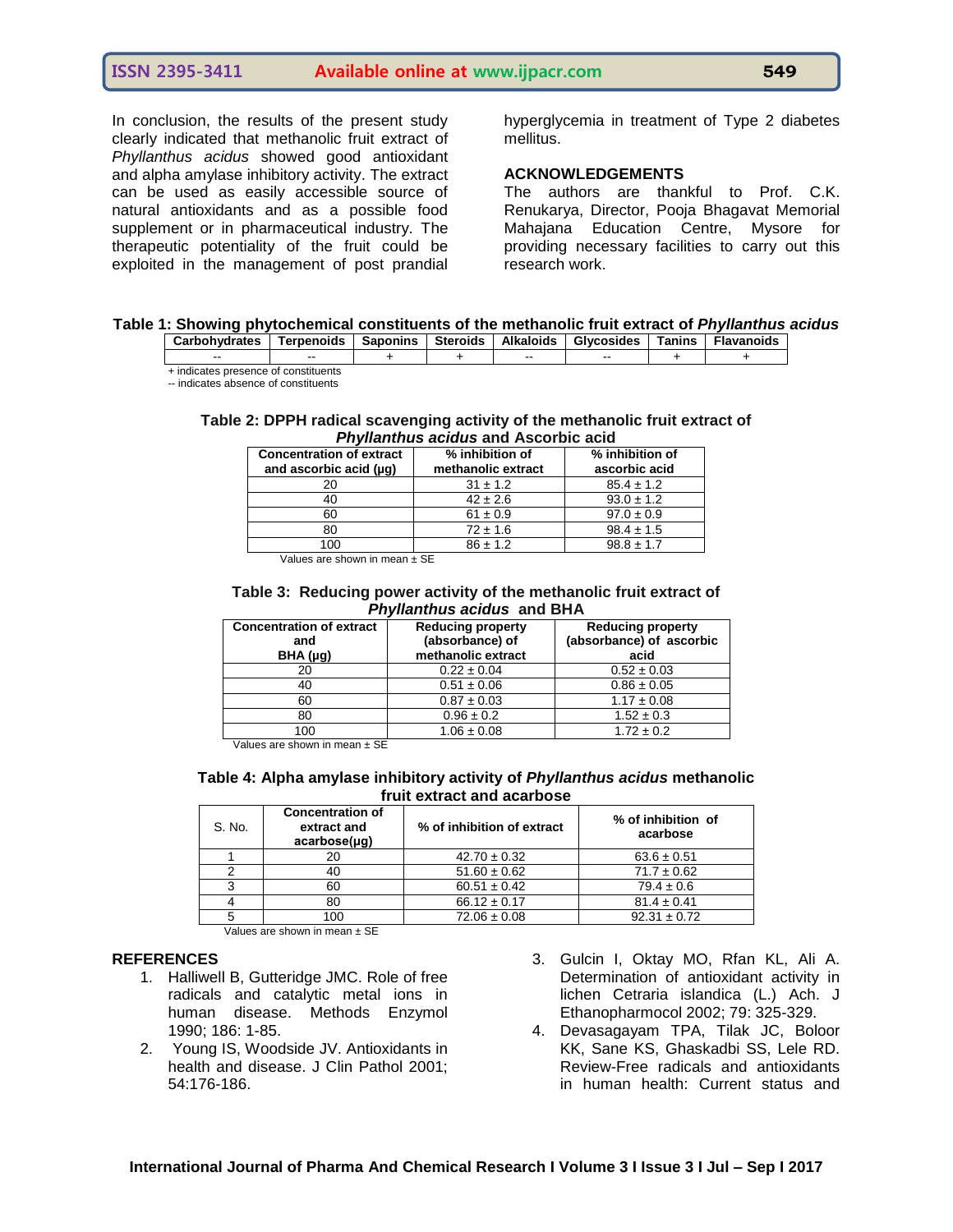future prospects. Assoc Phys India 2004; 52:794-804.

- 5. Dasgupta N, De B. Antioxidant activity of Piper betle L. leaf extract in vitro. Food Chemistry 2004; 88: 219-224.
- 6. David JM, Barreisors ALBS, David JP. Antioxidant phenyl propanoid esters of triterpenes from Dioclea lasiophylla. Pharm Biol 2004; 42: 36-38.
- 7. Jayaprakasha GK, Selvi T, Sakariah KK. Antibacterial and antioxidant activities of grape (Vitis vinifera) seed extract. Food Res Int 2003; 36: 117-122.
- 8. Wild S, Roglic G, Green A, Sicree R, King H. [Global Prevalence of Diabetes](http://care.diabetesjournals.org/content/27/5/1047)  [Estimates for the year 2000 and](http://care.diabetesjournals.org/content/27/5/1047)  [projections for 2030.](http://care.diabetesjournals.org/content/27/5/1047) Diabetes Care 2004; 27 (5): 1047-1053.
- 9. Alexander R. Maltodextrins: production, properties and applications. In: Schenk F. and Hebeda R (ed.) Starch hydrolysis products; worldwide technology: production and applications, New York 1992; p. 62–122.
- 10. Fujisawa T, Ikegami H, Ogihara T. Metabol 2005; 54: 387.
- 11. Singh SK, Rai PK, Jaiswal D, Watal G. Evid Based Complement Alternat Med 2007; 17.
- 12. Karthic K, Kirthiram KS, Sadasivam S, Thayumanavan B, Palvannan T. Identification of α-amylase inhibitorsfrom Syzygiumcumini Linn seeds. Indian Journal of Experimental Biology 2008; 46(9): 677–680.
- 13. Unander DW, Webster DW, Blumberg BS. Uses and bioassays in Phyllanthus (Euphorbiaceae) IV. Clustering of antiviral uses and other effects. J Ethnopharmacol 1995; 45: 1-18.
- 14. Chang CC, Lien YC, Liu KCSC, Lee SS. Lignans from *Phyllanthus urinaria*. Phytochemistry 2003; 63: 825-33.
- 15. Zhang YJ, Nagao T, Tanaka T, Yang CR, Okabe H, Kouno I. Antiproliferative activity of the main constituents from *Phyllanthus emblica*. Biol Pharm Bull 2004; 27: 251-255.
- 16. Sousa M, Ousingsawat J, Seitz R, Puntheeranurak S, Regalado A, Schmidt A. An extract from the medicinal plant *Phyllanthus acidus* and its isolated compounds induce airway chloride secretion: a potential treatment for cystic fibrosis. Mol Pharmacol 2007; 71: 366-76.
- 17. Unander DW, Webster DW, Blumberg BS. Record of usage or assays in Phyllanthus (Euphorbiaceae) I. *Subgenera Isocladus*, *Kirganelia, Cicca* and *Emblica*. J Ethnopharmacol 1990; 30: 233-264.
- 18. Saraju Devi S, Satya B, Paul. An overview on *Cicca acida (Phyllanthus acidus).* Assam University Journal of Science & Technology: Biological and Environmental Sciences 2011; 7 (I): 156-160.
- 19. Tiwari P, Kumar B, Kaur M. Phytochemical screening and extraction: A review. International Pharmaceutical Sciencia 2011; l: 98-106.
- 20. Jain AK, Paras S, Mukesh SS. Evaluation of anti-Inflammatory and antipyretic activity of total alcoholic extract of *Croton sparsiflorus* and its fractions. Journal of Pharmacy Research 2010; 3: 1149-51*.*
- 21. Oktay M, Gulcin I, Kufrevioglu OI. Determination of in vitro antioxidant activity of fennel (*Foeniculum vulgare*) seed extract. Lebensmittel-Wissenchaft und Technologie 2003; 36**:** 263-271.
- 22. Oyaizu M.. Studies on products of browning reaction: Antioxida-tive activities of products of browning reaction prepared from glucosamine. Jpn J Nutr 1986; 44: 307–315.
- 23. Bernfeld P. Amylases, Alpha and Beta. Academic Press, NY 1955; 1: p. 149.
- 24. Hatano T, Edamaysu R, Mori A, Fujita Y, Yasuhara E. Chem Pharm Bull 1989; 37: 2016-21.
- 25. Yen GC, Duh PD, Tsai CL. The relationship between antioxidant activity and maturity of peanut hulls. Journal of Agricultural and Food Chemistry 1993; 41: 67-70.
- 26. Tanaka M, Kuei CW, Nagashima Y, Taguchi T. Application of antioxidative maillrad reaction products from histidine and glucose to sardine products. Nippon Suisan Gakkaishi 1998; 54: 1409–1414.
- 27. Lachance PA, Nakat Z, Jeong WS. Antioxidants: an integrative approach. Nutrition 2001;17: 835–838.
- 28. Ames BN, Shigenaga MK, Hagen TM. Oxidants, antioxidants, and the degenerative diseases of aging. Proceedings of the National Academy of Science of USA 1993; 90: 7915–7922.